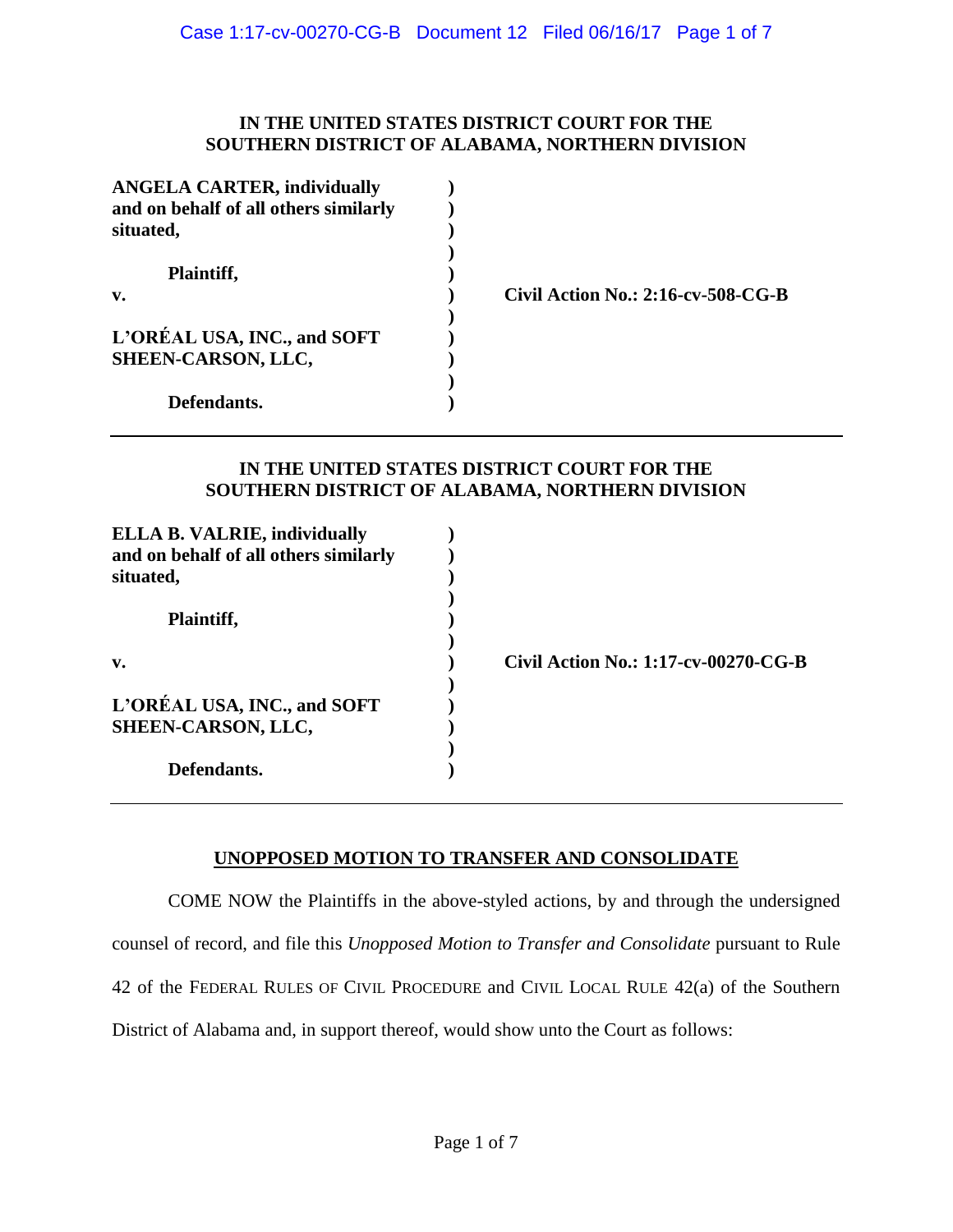# **I. INTRODUCTION**

The undersigned counsel represent the named Plaintiffs in the parallel class action lawsuits styled *Angela Carter, et al. v. L'Oréal USA, Inc. et al.* [2:16-cv-00508-CG-B (S.D. Ala.)] ("*Carter, et al.* case*"*) and *Ella B. Valrie v. L'Oréal USA, Inc., et al.* [1:17-cv-00270-CG-B (S.D. Ala.)] (*"Valrie* case"), which raise identical class wide factual allegations and legal claims against the same Defendants.

Plaintiffs request the *Valire* case be transferred and consolidated with the *Carter, et al.* case for the purposes of pretrial and trial proceedings, judgment and appeal.

Plaintiffs' counsel has communicated with Defendants' counsel in the *Carter, et al.* case regarding consolidation of the two above-styled cases. Defendants' counsel in *Carter, et al.* has advised that consolidation of the two actions is unopposed.

## **The "Carter" case:**

The procedural history and posture of the *Carter* case is as follows:

- 1. The *Carter* case was originally filed September 30, 2016.
- 2. Counsel for Defendants' have filed a *Motion to Dismiss Plaintiff's Second Amended Class Action Complaint* in the *Carter* case which has been formally opposed by the plaintiff, and to which Defendants' have filed a *reply brief*.
- 3. The parties in the *Carter* case have stipulated to the scheduling of a Rule 26(f) conference pending the outcome of the Defendants' *Motion to Dismiss*.
- 4. The *Carter* case is pending before Senior Judge Callie V. S. Granade and Magistrate Judge Sonja F. Bivins.

## **The Subsequent "Blackmon" case and its Consolidation with "Carter":**

The procedural history and posture of the *Blackmon* case is as follows:

1. The *Blackmon* case was originally filed March 1, 2017, in this the U.S. District Court for the Southern District of Alabama.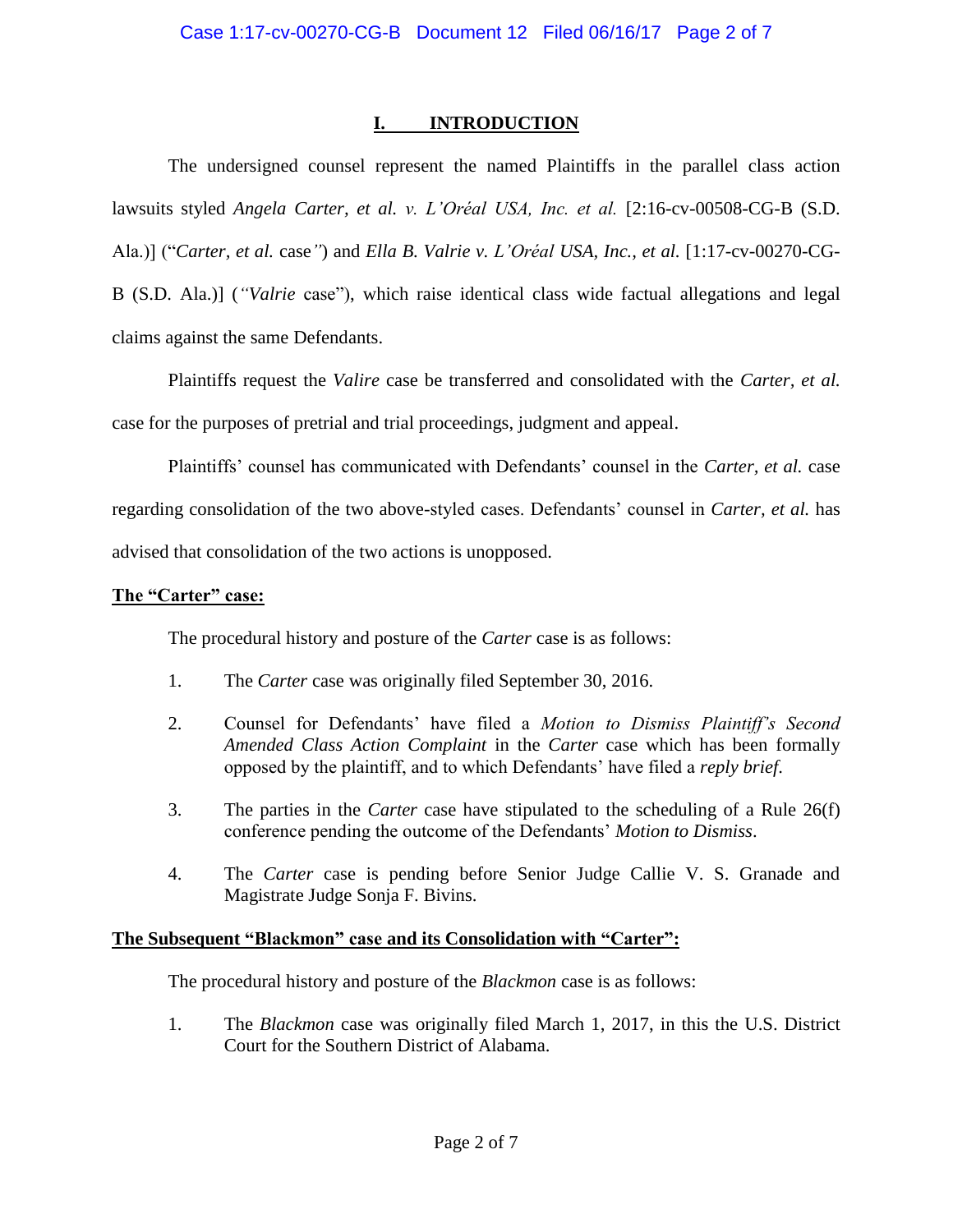2. On March 14, 2017, the *Blackmon* case was consolidated with the *Carter* case by formal *Order* entered by Senior District Judge Callie V.S. Granade.

Plaintiffs file this motion in each of the above-styled actions contemporaneously.

## **II. LEGAL STANDARD**

"[D]istrict judges may by rule, order or consent transfer cases between themselves." *Williams v. Ala. Bd. of Educ.*, 182 F.App'x 868, 871 (11th Cir. 2006) (quoting *U.S. v. Stone*, 411 F.2d 597, 598 (5th Cir. 1969)<sup>1</sup> ("District judges have the inherent power to transfer cases from *one to another for the expeditious administration of justice*.")); see also *U.S. v. Martinez,* 686 F.2d 334, 338 (5th Cir. 1982) (*reaffirming that district judges may "by rule, order or consent transfer cases between themselves"*); see also *U.S. v. Diaz,* 189 F.3d 1239, 1243-44 (10th Cir. 1999) (*expressing agreement with the U.S. Court of Appeals for the Fifth Circuit's reasoning in*  Stone *and* Martinez). FEDERAL RULE OF CIVIL PROCEDURE 42(a) codifies a district court's "inherent managerial power ' "to control the disposition of the causes on its docket with economy of time and effort for itself, for counsel, and for litigants." ' " *Young v. City of Augusta,* 59 F.3d 1160, 1168 (11th Cir. 1995) (quoting *Hendrix v. Raybestos-Manhattan, Inc.*, 776 F.2d 1492, 1495 (11th Cir. 1985)) (*citations omitted*). Rule 42(a) provides:

- (a) CONSOLIDATION. If actions before the court involve a common question of law or fact the court may:
	- $(1)$  join for hearing or trial any or all matters at issue in the actions;
	- (2) consolidate the actions; or

 $\overline{a}$ 

(3) issue any other orders to avoid unnecessary cost or delay.

<sup>&</sup>lt;sup>1</sup> In *Bonner v. City of Prichard*, 661 F.2d 1206, 1209 (11th Cir.1981) (*en banc*), the Eleventh Circuit Court of Appeals adopted as binding precedent all decisions of the former Fifth Circuit handed down prior to October 1, 1981.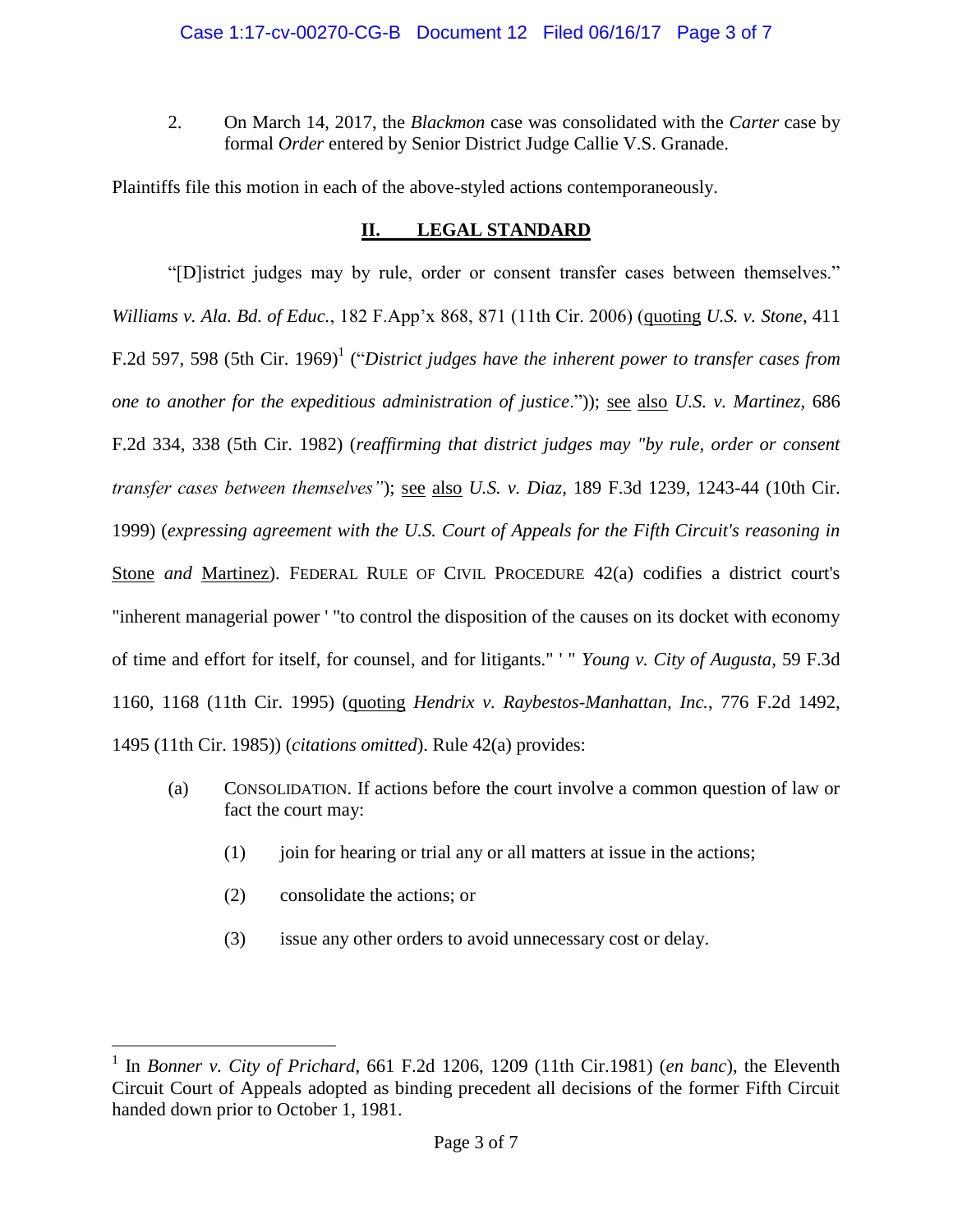#### Case 1:17-cv-00270-CG-B Document 12 Filed 06/16/17 Page 4 of 7

FED. R. CIV. P. 42(a). The Eleventh Circuit has explained that consolidation pursuant to Rule 42(a) "is permissive and vests a purely discretionary power in the district court." *Young*, at 1168 (quoting *In re Air Crash Disaster at Florida Everglades,* 549 F.2d 1006, 1013 (5th Cir. 1977)). In exercising that discretion, district courts must weigh the risk of prejudice and confusion wrought by consolidation against the risk of inconsistent rulings on common factual and legal questions, the burden on the parties and the court (*i.e., available judicial resources*), the length of time required to conclude multiple suits as against a single one, and the relative expense of proceeding with separate lawsuits if they are not consolidated. See *Hendrix*, at 1495. Moreover, with the same judge presiding over each matter, there will be far less risk of inconsistent intradistrict decisions, which could cause confusion and uncertainty. See *U.S. v. Hogan*, 986 F.2d 1364, 1369 (11th Cir. 1993) (*discussing the problems created by inconsistent intra-circuit decisions*).

#### **III. ARGUMENT AND CONCLUSION**

The *Carter, et al.* case and the *Valrie* case share the same identical facts applicable to all class members and assert identical legal claims. Both actions address the same defective hair product and involve the exact same Defendants. Consolidation of these two actions will not unduly delay or prejudice the Defendants' because they are already actively litigating and defending the *Carter, et al.* case. In order to avoid duplication of efforts, judicial waste, and the potential for disparate rulings, Plaintiffs Carter, Blackmon and Valrie respectfully request consolidation of the *Valrie* case with the *Carter, et al.* case. Plaintiffs request consolidation of the two cases to this Court for all future proceedings, including trial, judgment and appeal.

District courts in this Circuit "have been 'urged to make good use of Rule 42(a) ... in order to expedite the trial and eliminate unnecessary repetition and confusion[.]'" *Young*, at 1169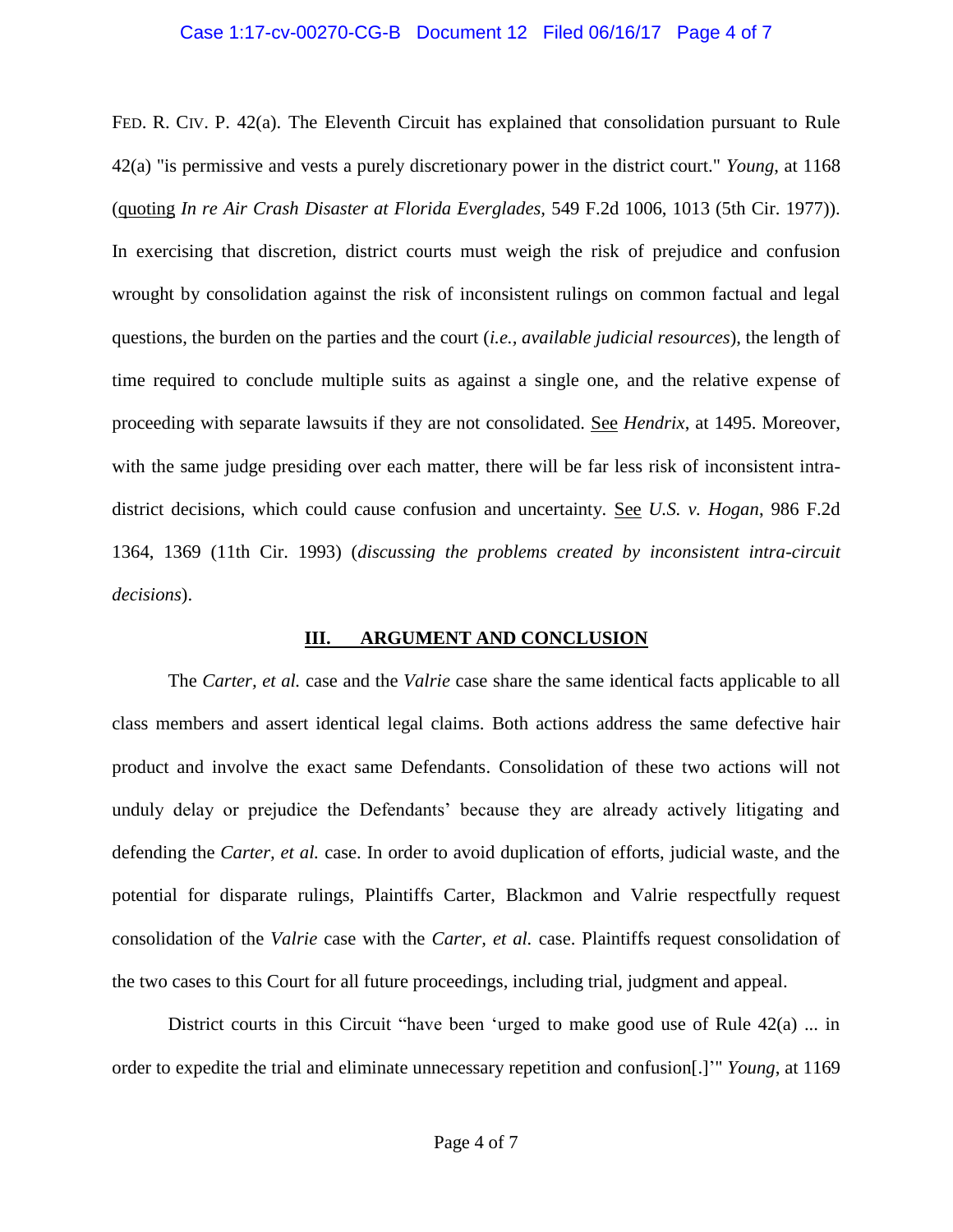## Case 1:17-cv-00270-CG-B Document 12 Filed 06/16/17 Page 5 of 7

(quoting *Gentry v. Smith*, 487 F.2d 571, 581 (5th Cir. 1973)); see also *Hendrix,* 776 F.2d at 1495 (quoting *Dupont v. Southern Pacific Co.*, 366 F.2d 193, 195 (5th Cir. 1966), *cert. denied*, 386 U.S. 958, 87 S.Ct. 1027 (1967)). Again, the *Carter, et al.* case and the *Valrie* case involve the same facts common to all class members and the same legal claims. Having the same judge consistently address the substantive and procedural legal questions that run through each case will serve the "expeditious administration of justice". *U.S. v. Stone*, at 599. To move forward on a two-tracked path with parallel separate class action lawsuits pending would be inordinately wasteful and needlessly time-consuming for both the litigants and the Court. Based on considerations of efficiency, judicial economy, the risk of inconsistent rulings on common questions, the burden on the parties and the court, and the relative expense of proceeding separately versus together, consolidation of these actions will streamline the proceedings and eliminate unnecessary repetition and confusion. Simply stated, it would be far more sensible and efficient to litigate the cases in a single proceeding than to do so in duplicative actions; it just makes sense.

WHEREFORE, premises considered, Plaintiffs respectfully request the Court in the *Carter* case enter an *Order*:

- 1. Finding that the fundamental questions presented in *Angela Carter, et al. v. L'Oréal USA, Inc. et al.* [2:16-cv-00508-CG-B (S.D. Ala.)] and *Ella B. Valrie v. L'Oréal USA, Inc., et al.* [1:17-cv-00270-CG-B (S.D. Ala.)] are the same.
- 2. Finding that consolidation of the two actions will serve principles of judicial economy, avoid the risk of inconsistent rulings, and the expense of proceeding separately versus together, eliminating unnecessary repetition, duplication, and confusion.
- 3. (a) Consolidating *Ella B. Valrie v. L'Oréal USA, Inc., et al.* [1:17-cv-00270- CG-B (S.D. Ala.)] with *Angela Carter, et al. v. L'Oréal USA, Inc. et al.* [2:16-cv-00508-CG-B (S.D. Ala.)] for all future proceedings, including trial, judgment and appeal; and,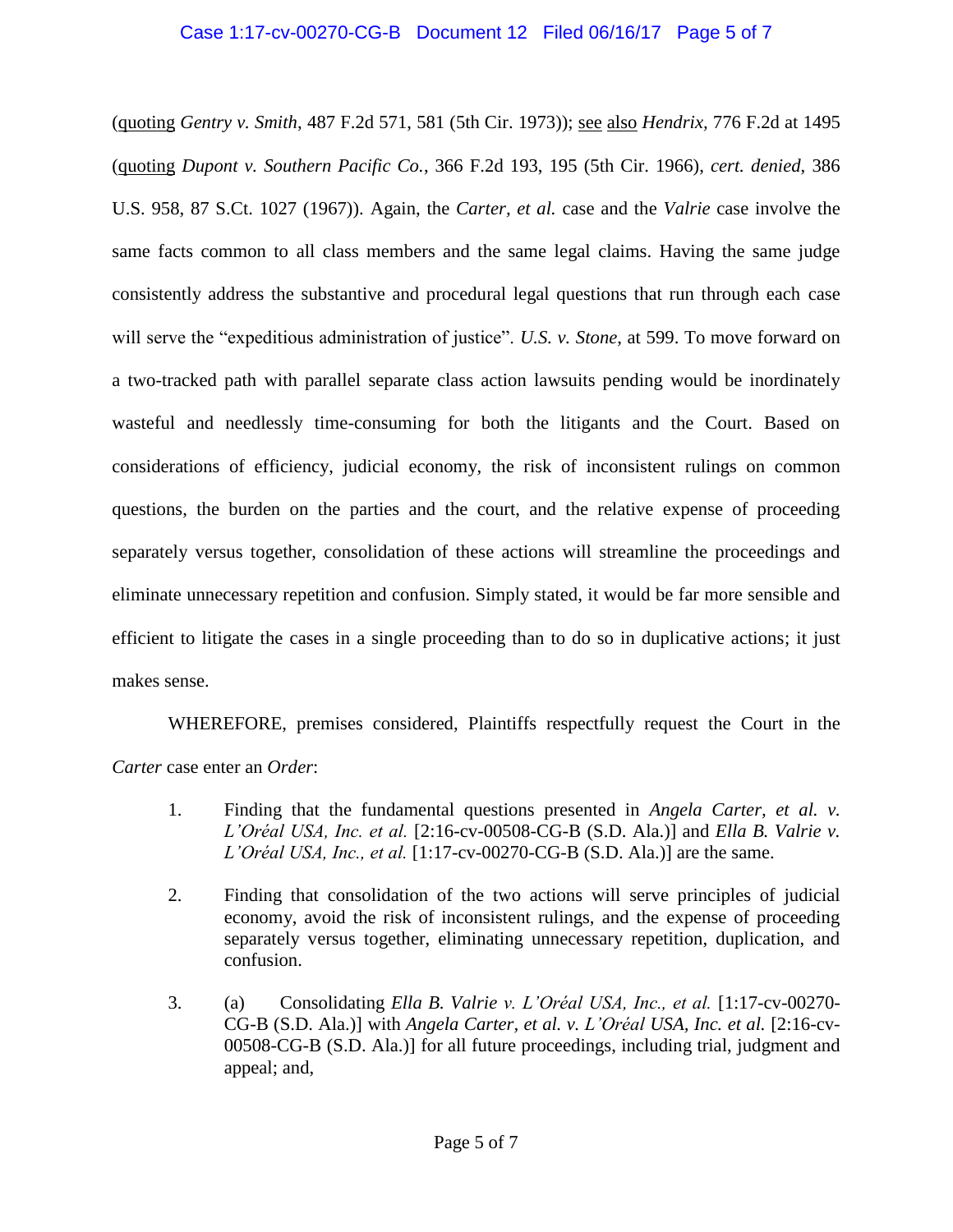(b) Directing the Clerk of Court to extract all documents from *Ella B. Valrie v. L'Oréal USA, Inc., et al.* [1:17-cv-00270-CG-B (S.D. Ala.)] and make those documents part of the court file in *Angela Carter, et al. v. L'Oréal USA, Inc. et al.* [2:16-cv-00508-CG-B (S.D. Ala.)].

Respectfully submitted, this the **16th** day of June, 2017.

/s/ W. Lewis Garrison, Jr.

W. Lewis Garrison, Jr. Ala. Bar No.: ASB- 3591-N74W Brandy Lee Robertson Ala. Bar No.: ASB-2737-D65R *Counsel for Plaintiff and the Putative Class* HENINGER GARRISON DAVIS, LLC 2224 First Avenue North Birmingham, AL 35203 wlgarrison@hgdlawfirm.com brandy@hgdlawfirm.com Telephone: 205-326-3336 Facsimile: 205-380-8072

/s/ Joseph L. "Josh" Tucker

Joseph L. Tucker Ala. Bar No.: ASB-1653-E26J *Counsel for Plaintiff and the Putative Class* JACKSON & TUCKER, P.C. 2229 1st Ave. North Birmingham, AL 35203-4203 Telephone: 205.252.3535 Facsimile: 205.252.3536 josh@jacksonandtucker.com